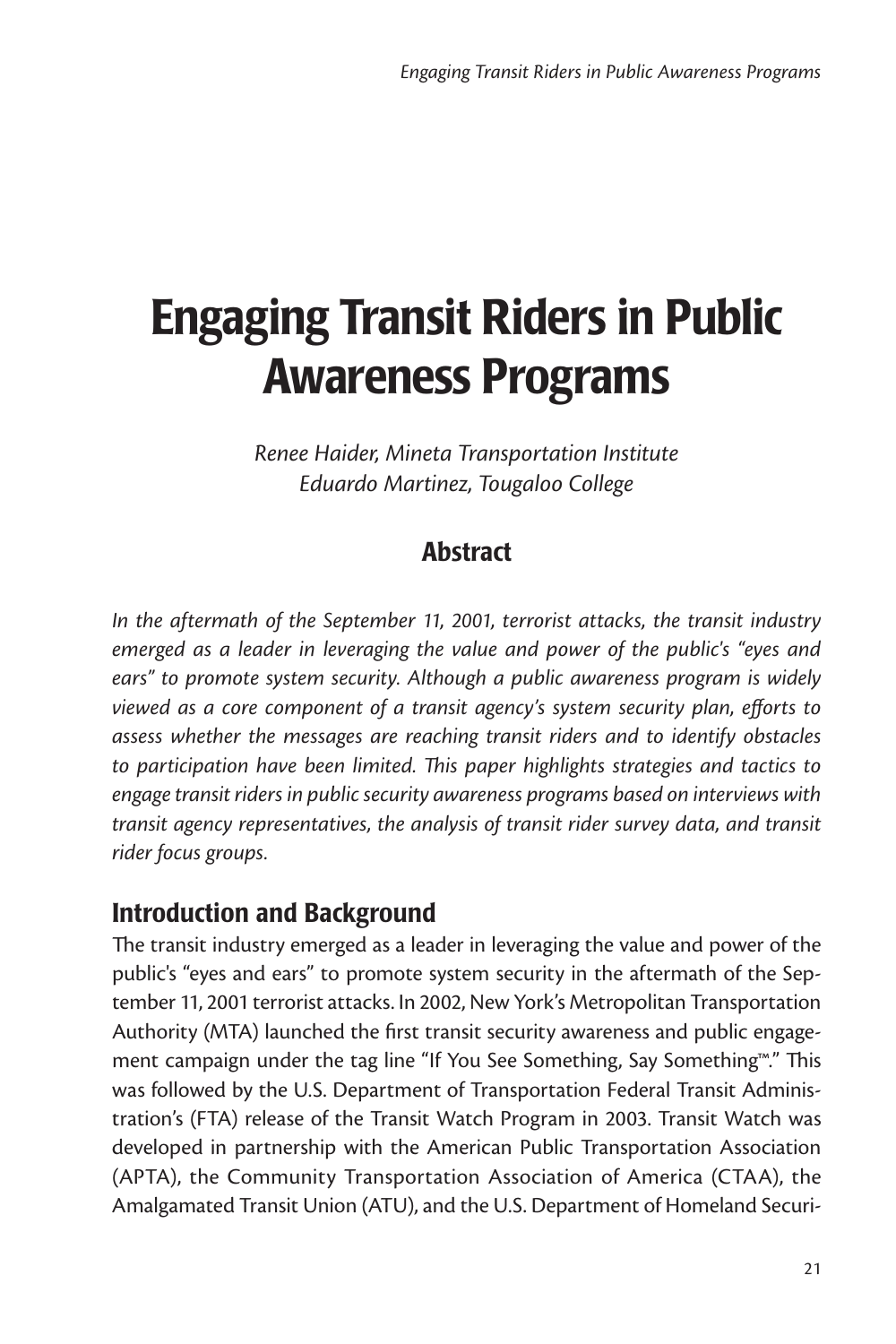ty's (DHS) Transportation Security Administration (TSA), and designed to provide transit agencies with technical assistance and tools to encourage transit employees and their riders to report suspicious packages and behavior. Ready-to-use templates allowed transit agencies to customize materials for their own systems while maintaining consistent messaging across the industry.

By 2005, more than 200 agencies had implemented some form of public awareness materials (Shaw 2011), and TSA had identified public awareness and preparedness campaigns as a priority area to provide the essential foundation for effective security programs. An updated version of Transit Watch was released in 2006. In 2010, the DHS licensed the use of MTA's "If You See Something, Say Something™" slogan for its anti-terrorism efforts in surface transportation and other key sectors.

The Transportation Systems Sector-Specific Plan contained in an Annex to the National Infrastructure Protection Plan (U.S. Department of Homeland Security 2010) outlines goals and objectives for continuously improving the risk posture of U.S. transportation systems. The implementation of security awareness campaigns specifically supports the following goal and corresponding objective outlined in the plan:

**Goal 1**: Prevent and deter acts of terrorism using, or against, the transportation system.

*Objective*: Increase vigilance of travelers and transportation workers. The travelling public and transportation workers can serve as force multipliers to Federal, State, and Local law enforcement.

Although a public awareness program is widely viewed as a core component of a transit agency's system security plan, there has been little formal evaluation of these efforts.

Edwards, Haas and Rohlich (2010) attempted to explore the effectiveness of transit security awareness campaigns in the San Francisco Bay area. However, they found that none of the agencies interviewed actively sought to measure the effectiveness of their security awareness efforts.

In theory, an evaluation of the effectiveness of surface transportation security initiatives, including public awareness campaigns, can provide meaningful information from which to determine whether strategies are achieving the intended results and to target any needed improvements (U.S. Government Accountability Office 2010). In practice, a one-to-one relationship between a security measure and a specific terrorist event is rare. The absence of a terrorist attack could mean either that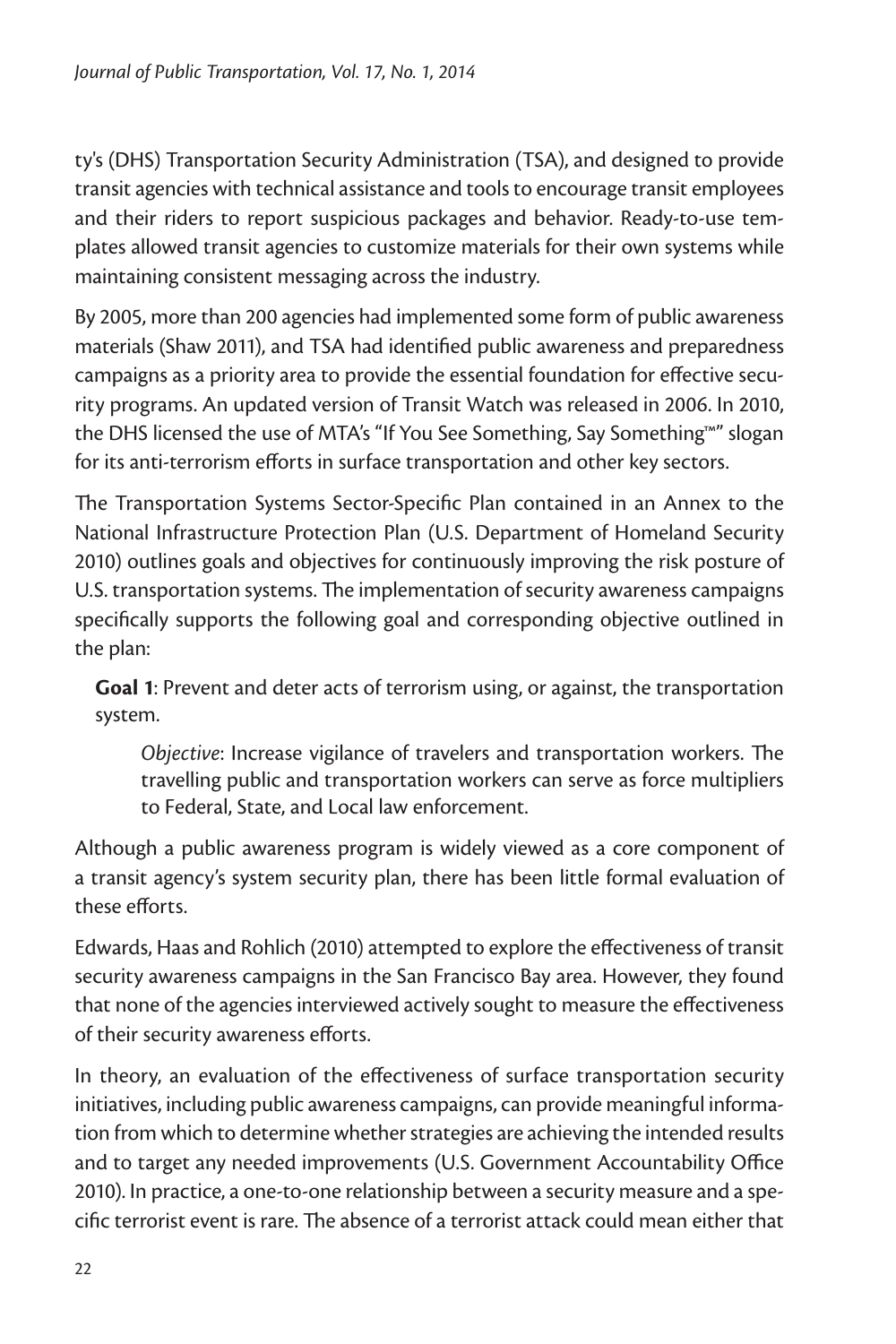security was effective as a deterrent or that no attack was ever contemplated. In addition, determining whether it is the preventive security measures by themselves that have deterred a terrorist attack apart from the array of other actions and policy instruments, including the destruction of terrorist organizations, is virtually impossible (Jenkins 2011).

Although the impact of public awareness campaigns on preventing and deterring acts of terrorism against public transportation cannot be calibrated, agencies can evaluate whether their efforts have increased rider vigilance. This paper shares findings and recommendations from a collaborative research effort conducted by three National Transportation Security Center of Excellence (NTSCOE) institutions: the Mineta Transportation Institute (MTI) at San José State University; the Center for Transportation Safety, Security and Risk at Rutgers University; and Tougaloo College. The research explored whether security awareness messages are reaching transit riders and identified obstacles to participation.

## Research Methodology

This article summarizes key findings from research conducted for the National Transportation Security Center of Excellence. Phase I, completed in August 2011, focused on the engagement of transit riders in awareness campaigns in collaboration with the Metropolitan Atlanta Rapid Transit Authority (MARTA). The findings indicated that existing security awareness campaigns were reaching transit riders; however, additional strategies could be implemented to enhance the impact of campaign materials, remove obstacles to reporting, and build positive relationships between an agency and all its customers (Haider et al. 2011).

Phase II, completed in June 2012, and was conducted in conjunction with the Greater National Capital Region (NCR) Transit Security Working Group's 2011 transit security awareness campaign. The Maryland Transit Administration (MTA) served as the project manager. The design and structure of the campaign was consistent with many of the recommendations developed by the research team as a result of the Phase I findings. The Phase II research identified opportunities to enhance the effectiveness of public security awareness campaigns and documented best practices and lessons learned from the NCR 2011 transit security awareness campaign (Haider et al. 2012).

The research plan incorporated a mix of study methods including the following: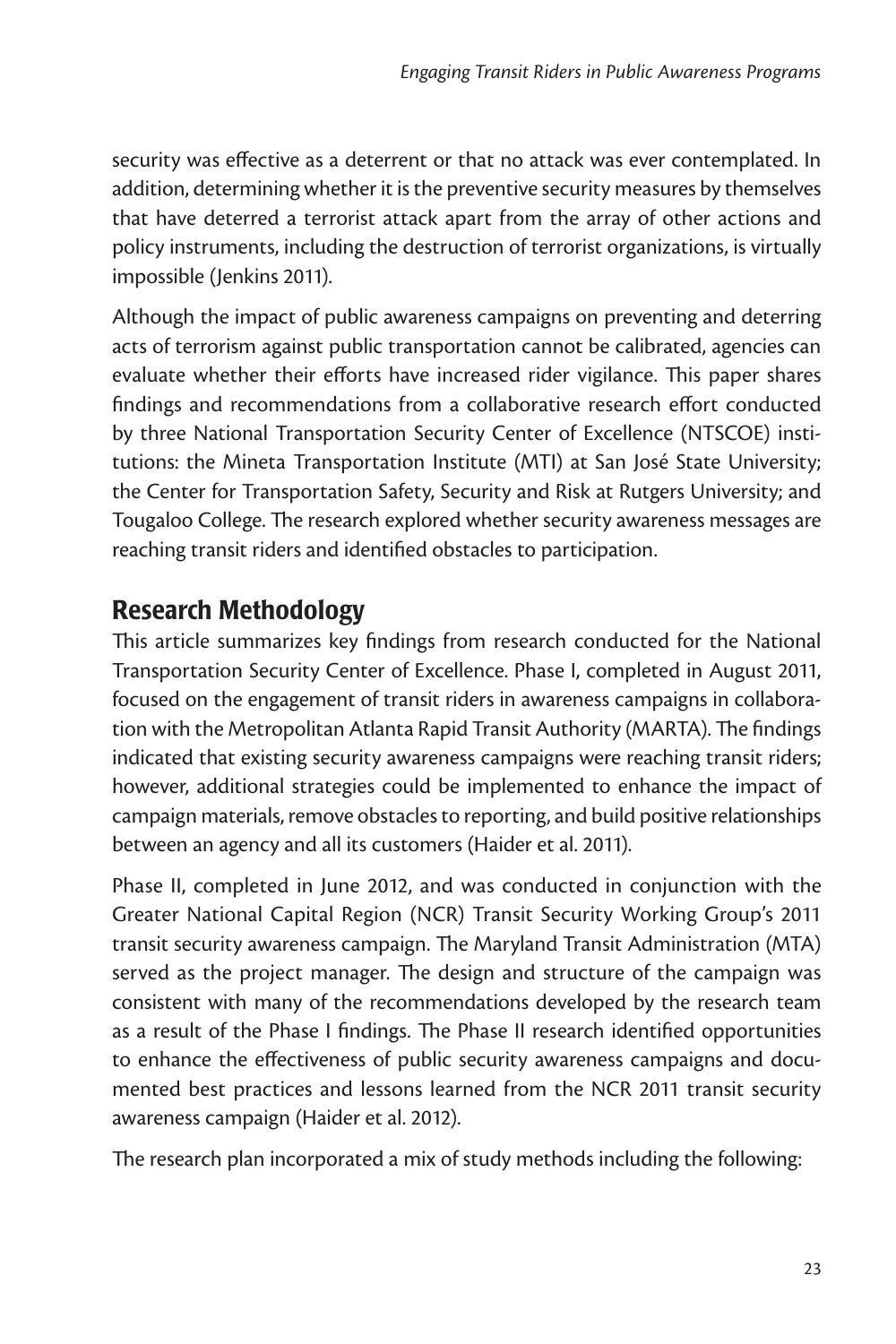- • Interviews were conducted with marketing and security/police personnel from each agency participating in the campaign to establish a context for the research.
- • An analysis of MTA's 2010 and 2011 annual Customer Ridership Study (CRS) was conducted to identify potential shifts in rider perceptions that could be attributed to the campaign.
- Transit rider focus groups were conducted in Baltimore County and Montgomery County, Maryland and Washington, DC.

The CRS collects data from approximately 2,200 to 2,500 transit riders each year regarding their travel habits, needs, perceptions, and levels of satisfaction with MTA services overall (Maryland Marketing Source 2012). Both the 2010 and the 2011 CRS asked general questions about personal safety; specific questions regarding security awareness campaigns were added to the 2011 study at the recommendation of the research team.

Transit rider focus groups conducted in Atlanta as part of Phase I provided valuable insights into the opinions, perceptions, and behavior of frequent transit riders relevant to improving the effectiveness of public awareness campaigns. To expand upon this knowledge and provide a basis of comparison, additional groups of NCR transit customers were conducted. A total of 88 people who were generally representative of the riding public in the area based on ridership and demographic factors participated in the groups. The following topics were explored:

- • Riding behaviors
- • Situational awareness
- • Awareness of communications
- • Perceptions of transit security
- Willingness to engage in public awareness campaigns
- • Reactions to NCR campaign materials

## NCR 2011 Public Security Awareness Campaign

The 2011 NCR campaign ran from July through December 2011; however, printed materials such as bus cards remained posted until they were damaged or replaced by other advertising. The components were designed to build upon the success-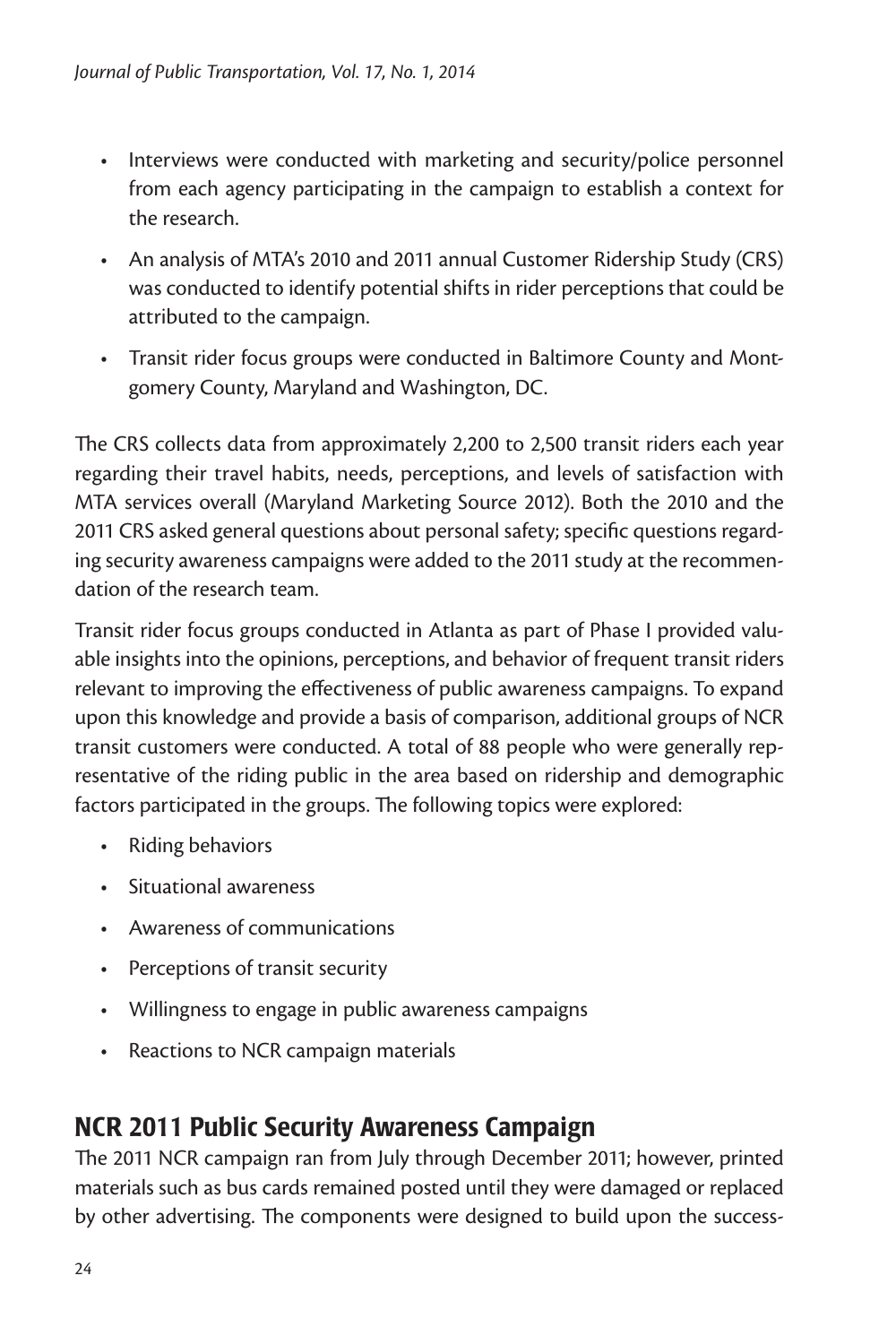ful "If You See Something, Say Something™" tag line through innovative concepts, message continuity, sustainable instructional information, and improved public participation. The campaign components were organized in two levels, allowing regional partners the flexibility to select tools that enhanced their existing transit security efforts and that could be effectively implemented at their agencies (Integrated Designs, Inc. 2012). In addition, all materials were available in English and Spanish.

Level One included:

- Access to a main campaign website (www.securetransit.org)
- Radio advertising on 20 stations
- • Cinema advertising including on-screen messages and a lobby stand-up display with information cards in six theaters
- • Collateral and Information Materials
	- 4" × 9" Informational card
	- Wallet card
	- Currency jackets
	- Coffee sleeves
- On-site transit events at major train stations
- • Transit station decals

The campaign website provided information on what to look for, who to tell, and how an individual can help; links to transportation security resources, such as TSA press releases; and a DHS "If You See Something, Say Something™" television spot.

Level Two offered participating agencies a "menu" of artwork that could be installed locally. The menu included:

- • Print advertisements
- • Interior car cards
- Exterior bus signage (transit kings/queens and transit tails)
- • Platform posters
- • Window decals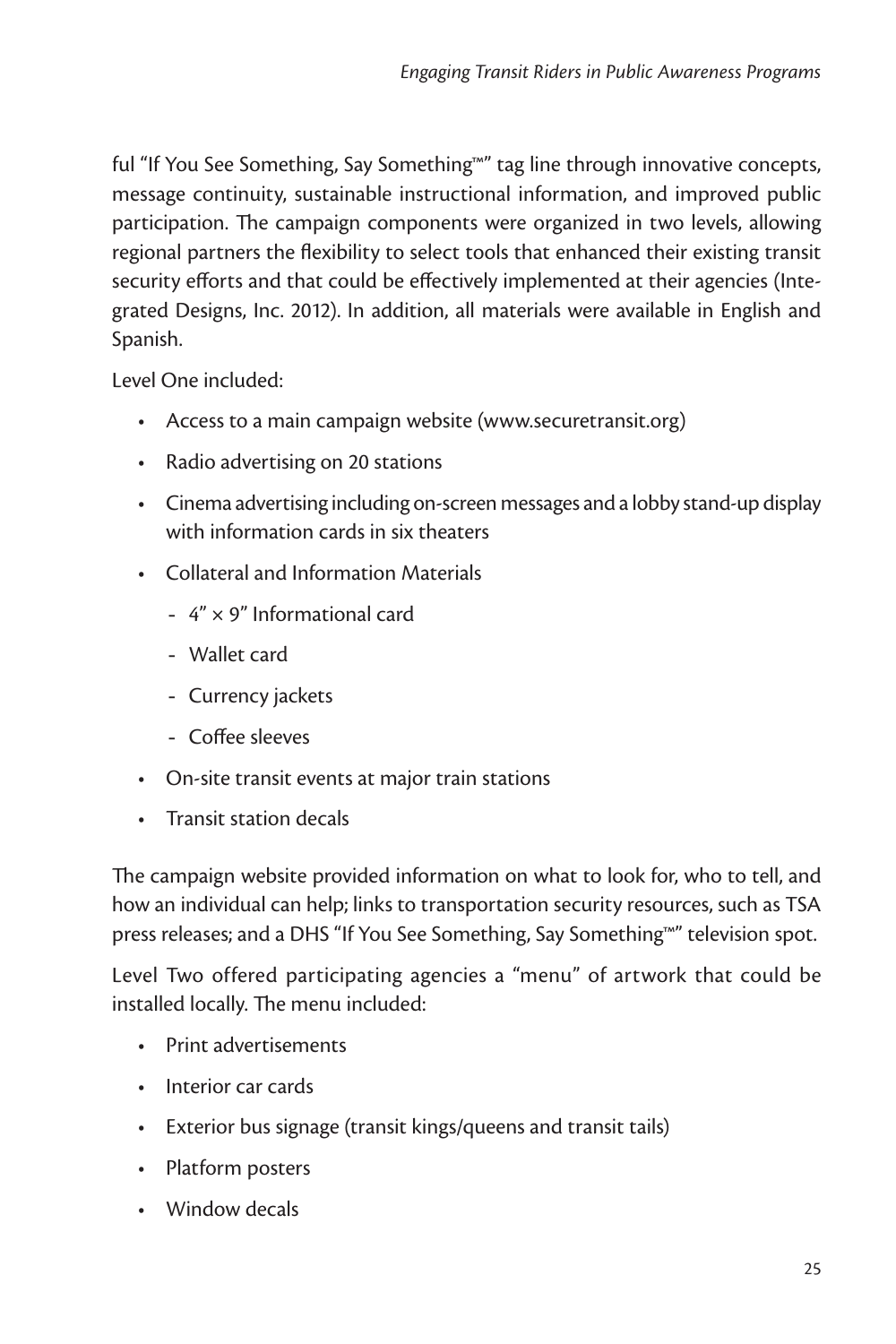- • Bus wraps
- • Kiosk posters

The agencies actively involved in the campaign included:

- • Washington, DC
	- Washington Metropolitan Area Transit Authority (WMATA, also known as Metro)
	- Maryland
	- Maryland Transit Administration (MTA)
	- Montgomery County Ride On (Ride On)
- • Virginia
	- Virginia Railway Express (VRE)
	- Fairfax Connector
	- The Potomac and Rappahannock Transportation Commission (PRTC)
	- Arlington Transit (ART)

These agencies range in size from WMATA, the nation's fourth largest system, to ART, the nation's 272nd largest system based on unlinked passenger trips. Table 1 shows the relative size of the agencies involved in the campaign based on average weekday unlinked passenger trips and total unlinked passenger trips (American Public Transit Association 2011).

Experience with public awareness programs, the resources available to invest in these efforts, and the level of involvement in the NCR campaign varied based on agency size and operating area. A key advantage of the regional initiative was that the smaller agencies could benefit from Level 1 mass marketing activities that, under other circumstances, would be too costly. For example, all riders were able to access the campaign website, www.securetransit.org, to get more information and the radio advertising covered all jurisdictions in the region. In addition, although most of the events were held at Metrorail stations, those selected had high volumes of customers transferring from one of the smaller agency's services to Metrorail.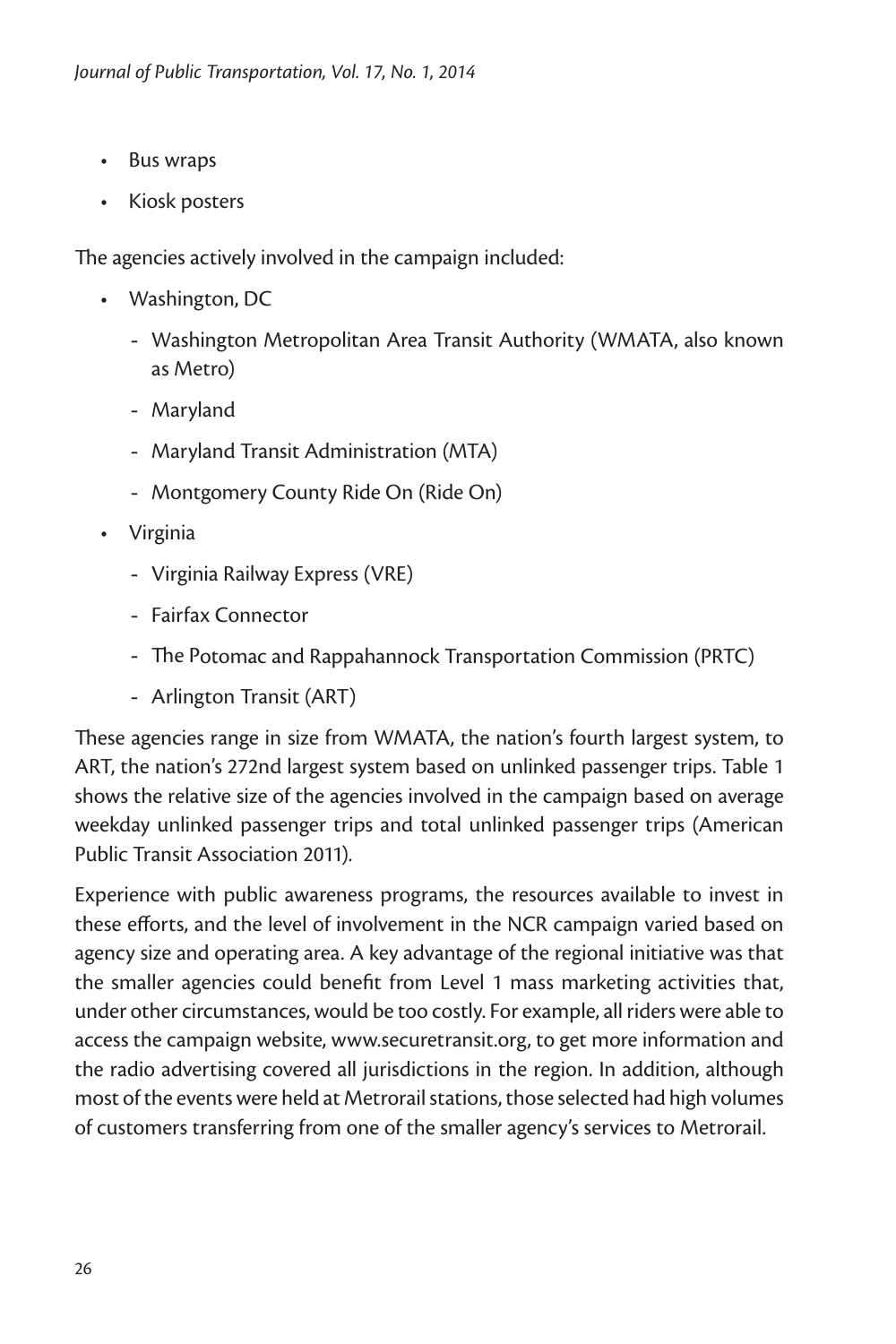| <b>State</b> | Agency                  | 2009 Average<br>Weekday<br><b>Unlinked</b><br><b>Passenger Trips</b> | 2009 Total<br><b>Unlinked</b><br><b>Passenger Trips</b> | <b>National Rank</b><br>Based on 2009<br><b>Total Unlinked</b><br><b>Passenger Trips</b> | <b>Transit Modes</b>                                             |
|--------------|-------------------------|----------------------------------------------------------------------|---------------------------------------------------------|------------------------------------------------------------------------------------------|------------------------------------------------------------------|
| DC           | <b>WMATA</b><br>(Metro) | 1,460,135                                                            | 435,858,900                                             | 4                                                                                        | Bus, heavy rail,<br>paratransit                                  |
| <b>MD</b>    | <b>MTA</b>              | 417.773                                                              | 123,697,400                                             | 10                                                                                       | Bus, light rail,<br>heavy rail,<br>commuter rail,<br>paratransit |
| <b>MD</b>    | Ride On                 | 97,043                                                               | 29,739,300                                              | 47                                                                                       | Bus                                                              |
| VA           | Fairfax<br>Connector    | 33,139                                                               | 9,576,600                                               | 101                                                                                      | Bus                                                              |
| VA           | <b>VRE</b>              | 15,681                                                               | 3,868,000                                               | 160                                                                                      | Commuter rail                                                    |
| VA           | <b>PRTC</b>             | 12,200                                                               | 3,179,200                                               | 185                                                                                      | Bus                                                              |
| <b>VA</b>    | ART                     | 5,296                                                                | 1,537,100                                               | 272                                                                                      | Bus                                                              |

Table 1. Overview of NCR Agencies

## Findings and Recommendations

Campaign materials reflected the diverse transit ridership in both Atlanta and the NCR. In-system advertising, including posters, car cards, and announcements, were the primary components of the public awareness campaigns. The MTA CRS revealed that more than 70 percent of transit riders attributed their increased awareness of how to respond if they see something suspicious to posters and signs they had seen while riding transit and other information provided at MTA locations (Greenberg et al. 2012). Feedback from the focus groups indicated that transit riders' daily experiences dealing with the transit system, individual employees, and other riders had the most significant impact on their likelihood to report suspicious activity. For the most part, these experiences varied by ridership patterns such as mode, frequency, and time of day rather than race, age, gender, etc.

#### *Addressing Barriers to Reporting*

Public awareness efforts are a form of social marketing focused on motivating transit riders to voluntarily modify their behavior to help prevent terrorism and other criminal acts. The goal is to prepare riders to act when they see something suspicious. In addition to overcoming inertia, the research revealed the reasons why people cannot or do not make reports. They include: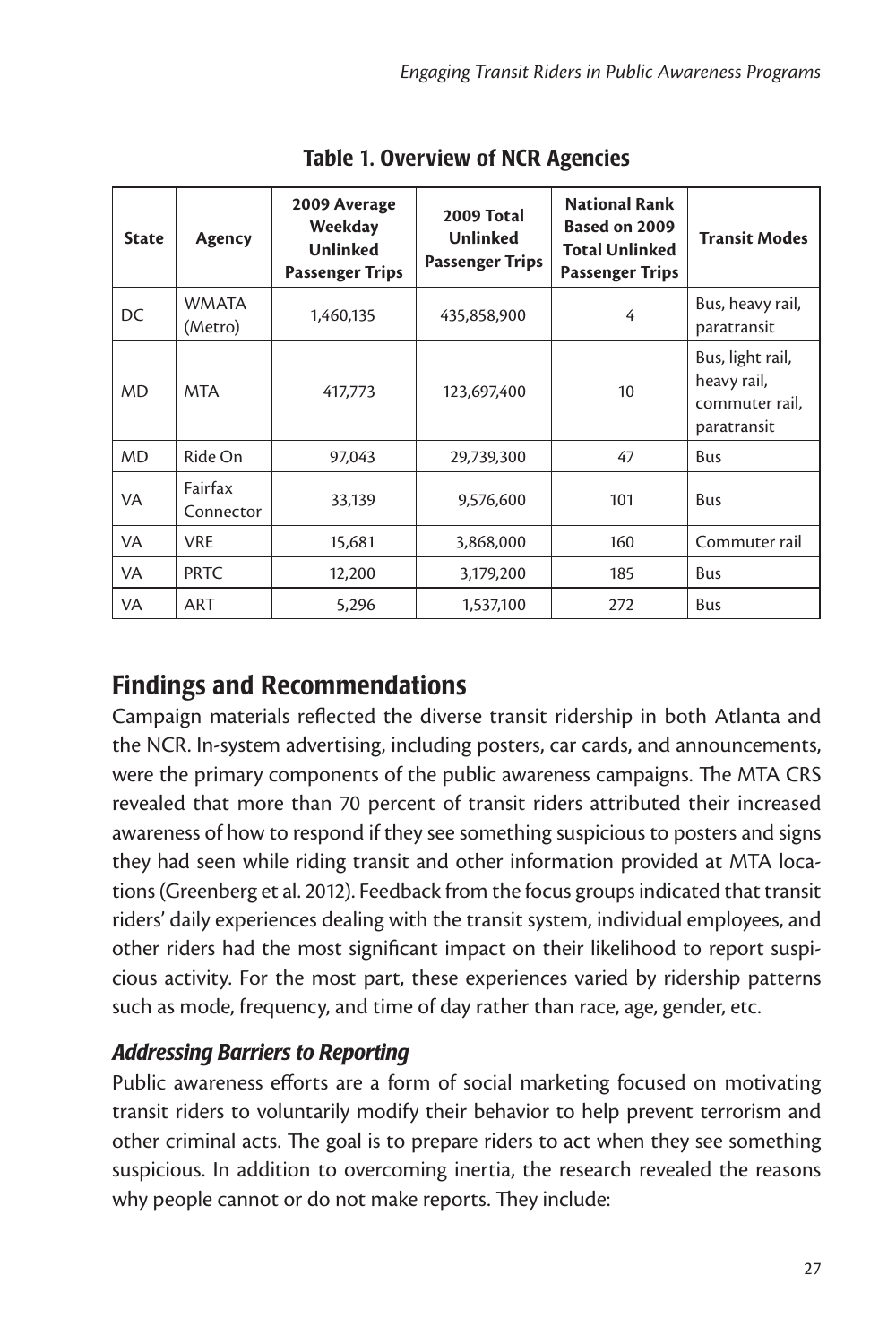- Lack of trust in the transit agency and its employees
- • A reluctance to report something that could be nothing
- • Anticipated inconvenience
- • Communication challenges

The tendency to plan and implement public awareness activities in isolation from other agency issues and operations limits their potential to effect real change. If riders believe an agency and its employees are concerned for their welfare and trying to meet their needs, they are more likely to respond to requests for support and cooperation. During the focus groups, several participants echoed this perspective by questioning why they should help the transit agency by reporting suspicious activity when many transit employees, including police, station agents, and bus drivers, did not treat them with respect. Some had even attempted to report situations and felt rebuffed by employees. The CRS data also revealed that riders' willingness to report suspicious activities increased with their overall satisfaction with MTA (Greenberg et al. 2012).

Indeed, the U.S. Department of Justice's (DOJ) "Guidance for Building Communities of Trust" (Wasserman 2010) cites lack of trust as one of the greatest obstacles faced by American policing and has a direct impact on the ability to address issues of crime, disorder, and the prevention of terrorism. The document provides advice and recommendations on how to initiate and sustain trusting relationships, particularly with immigrant and minority communities that support meaningful sharing of information, responsiveness to community concerns and priorities, and the reporting of suspicious activities and behavior that may legitimately reflect criminal enterprise or terrorism precursor activities. The basic construct is that active engagement results from positive relationships and that the level of engagement will not improve until inherent problems in the relationship are addressed.

For those who might be willing to respond to an agency's request to report suspicious activity in theory, what happens in practice can be influenced by several other factors. For many, doubt will serve to paralyze their actions by fueling their ability to rationalize away the suspicious activity they may be witnessing with a variety of plausible explanations. The doubt can come from many sources such as the level of perceived terrorist threat or lack of confidence in knowing what activity is, indeed, legitimately suspicious. However, whatever its origin, it leads to a reluctance to report something that "could be nothing." A London Metropolitan Police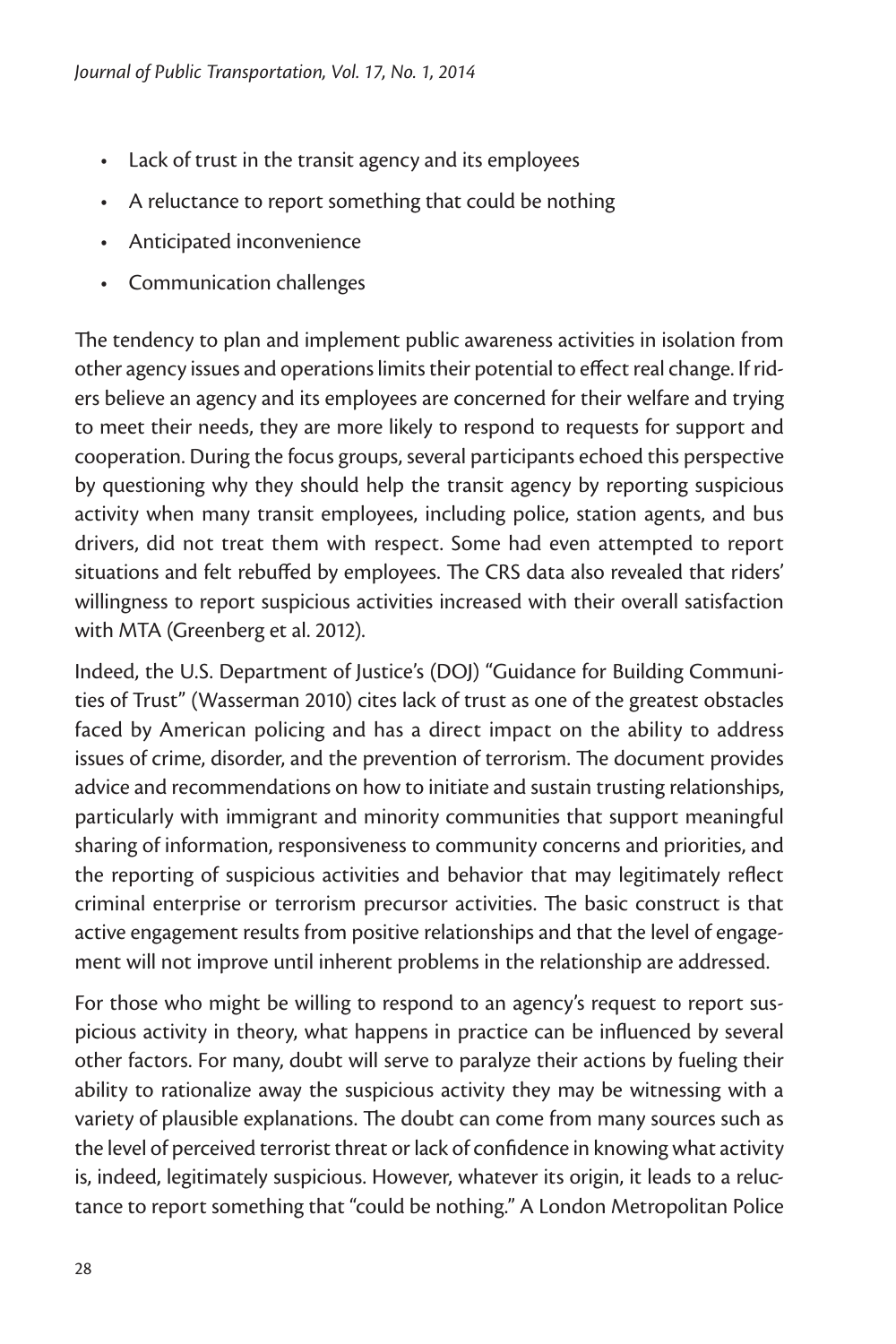security awareness campaign launched in February 2012 attempts to address this obstacle. The campaign includes radio advertisements, posters, and flyers with the tag line "It's probably nothing but …" and encourages the public to give specially trained police officers the opportunity to be the judge. Figures 1 and 2 illustrate the front and back of a campaign flyer (London Metropolitan Police 2012).



#### COMMUNITIES CAN DEFEAT TEDDODISM

Terrorists live amongst us when they are planning attacks. We want you to look out for the unusual - some activity or we want you to look out of the distance and the behaviour which strikes you as not quite right and out of<br>place in your normal day to day lives.

You may feel it's probably nothing, but unless you trust your instincts and tell us we won't be able to judge whether the<br>information you have is important or not.

Remember, no plece of information is considered too small<br>Remember, no plece of information is considered too small<br>or insignificant.

Our specially trained officers would rather take lots of calls which are made in good faith, but have innocent explanations - rather than not getting any at all.

We know you may have concerns about speaking to the police - possibly because your friends or family may find out. But all information passed to the police is treated in the strictest of confidence. It is thoroughly analysed and<br>researched by experienced officers before, and if, any police action is taken.

Suspicious activity could include someone:

- . Who has bought or stored large amounts of chemicals,<br>fertilisers or gas cylinders for no obvious reason.
- Who has bought or hired a vehicle in suspicious circumstances
- . Who holds passports or other documents in different names

In an emergency always call 999

- . Who travels for long periods of time, but is vague about
- where they're going For more information and advice visit www.met.police.uk/terrorism

Figure 2. Back of London campaign flyer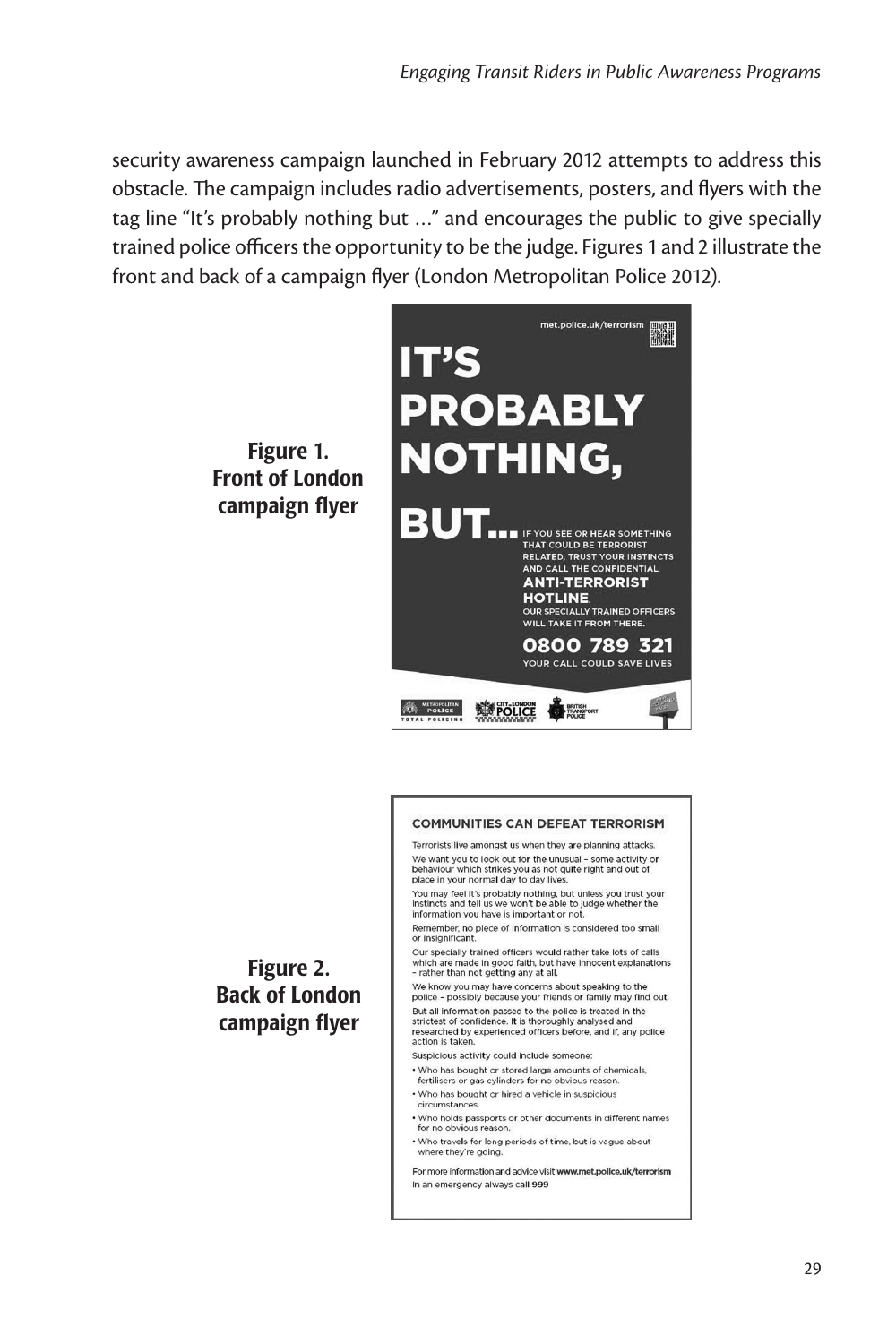Service delays or being required to "stick around" to answers questions, were also cited by focus group participants as negative consequences from reporting something. Metrorail riders—who have endured station closures and service delays because of "suspicious packages" that turned out to be discarded or forgotten items—were particularly sensitive to this concern. In addition, one well-meaning participant who had reported something to a station agent was detained until police arrived and interviewed him. By the end of the ordeal, the person felt he was being treated like a suspicious person rather than appreciated for taking the time to make the report.

Finally, even if the aforementioned obstacles could be overcome, the challenges associated with actually making the report come into play. To consummate a report, a person needs to know how to safely reach someone who can receive the report. The majority of focus group participants in both Atlanta and the NCR expressed a preference for telling an easily-accessible police officer or transit employee if they saw something suspicious. Many lamented that, often, especially in the heavy rail environment, police and other employees are not present on the trains or station platforms. The perception was that police tended to be clustered at station entrances. Several participants were familiar with emergency call buttons to reach the train operator and/or emergency phones in the stations, but many were not, and some questioned the reliability of these communications mechanisms.

Calling in a report also presented challenges. Most focus group participants were not aware of the number they should call and indicated that they would most likely rely on 911. In both Atlanta and the NCR, riders were instructed to call a 10-digit number. The majority of participants felt these numbers were too cumbersome to remember, even if they included a mnemonic like the Virginia Terrorism Hotline, 877-4VA-TIPS. Spotty cell phone coverage along the rail right-of-way, particularly underground and in tunnels, and the fear of suffering retaliation, if overheard, were also major concerns. The value of being able to text in a report was organically raised in every focus group. Offered as a solution to many of the issues discussed, it was viewed as a safe and convenient way to make a report. Subsequent to the completion of the research, several transit agencies outside the study areas implemented this option.

#### *Improving Public Awareness Campaigns*

Armed with an understanding of the market and the factors that influence an individual's willingness to engage, public awareness program planners can move forward with designing campaign messages, selecting communication tools,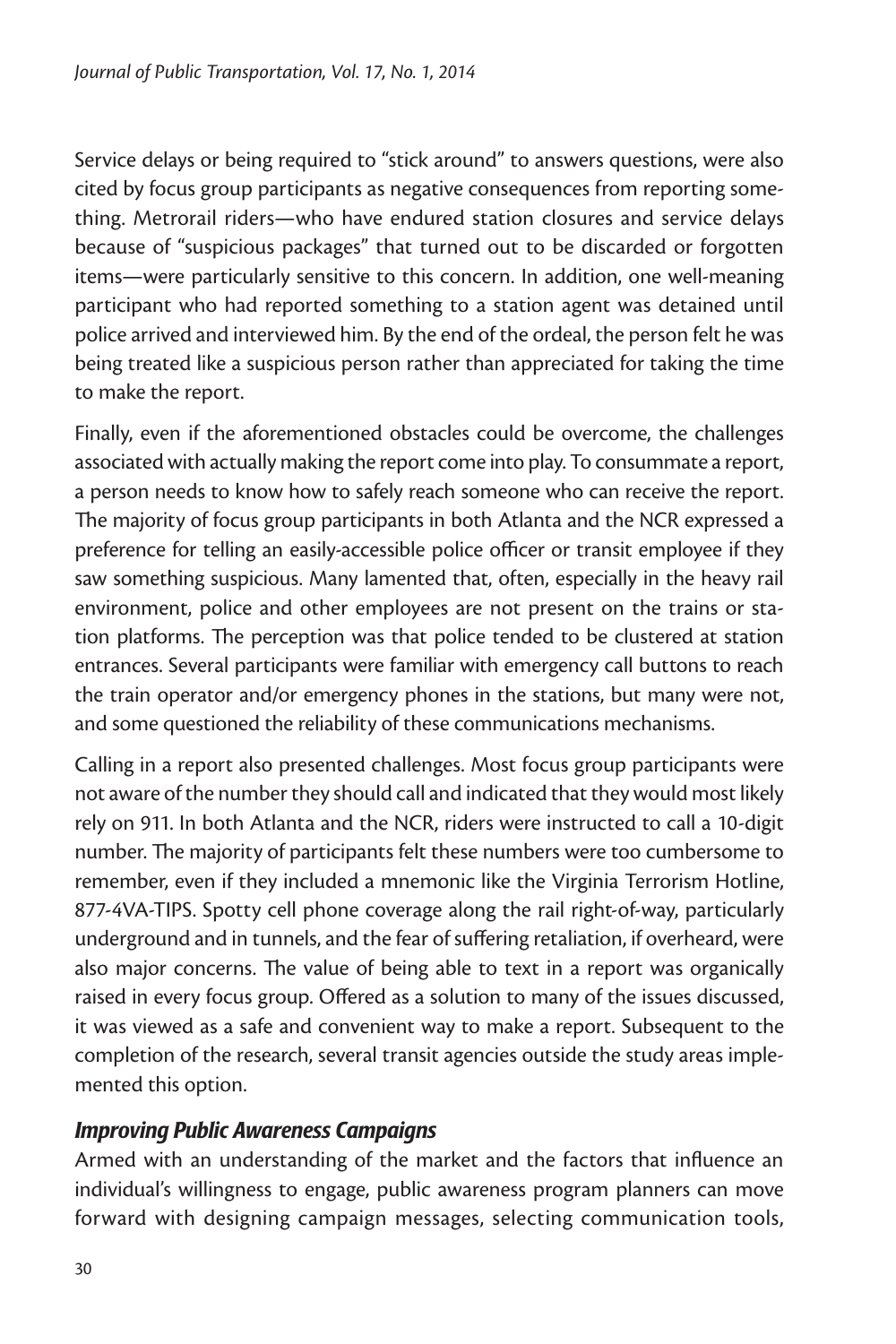identifying performance measures, and ensuring that internal groups that will be impacted by campaign activities or responsible for receiving customer reports are prepared to support the initiative. These can be daunting tasks, but planners have the advantage of being able to learn from prior and existing transit industry efforts.

#### **Campaign Messages**

Public awareness campaigns should communicate the following in ways that will resonate with transit riders:

- *• What to look for* The research clearly indicates the importance of educating transit riders on what could be considered suspicious.
- *• What to do when they see it* Straightforward and simple directions (i.e., call or text a certain number, inform a transit employee, etc.) regarding what to do when a suspicious activity or package is spotted are critical.
- *• What's in it for them* There was resonance among riders with the message that "we're all in this together." It is important to stress the idea that reporting a suspicious activity or package is for self-preservation, as well as the safety of others.
- *• Not to hesitate* Similar to the concepts conveyed in the London campaign, public awareness campaigns need to be responsive to the natural hesitation of riders to "second guess" their instincts as to whether a certain situation is, indeed, suspicious.

A review of public awareness campaign pieces from around the country reveals a tendency to either omit one or more of the above in the quest for brevity or to include too much detail in order to cover all the bases.

It is important to use both text and graphics to communicate the message and strategically match the design of campaign components to the environments in which they will be placed. For example, materials placed in areas where transit riders will be rushing through should contain as little text as possible since they will not have the time or inclination to stop and read them. Conversely, materials posted in vehicles or places where people are waiting for vehicles can include more text since many people may actually pass the time by reading them.

The creative components of a campaign should reflect the character, idiosyncrasies, and realities of the markets in which they will be placed. Many commonalities were revealed among focus groups participants in Atlanta and the NCR, but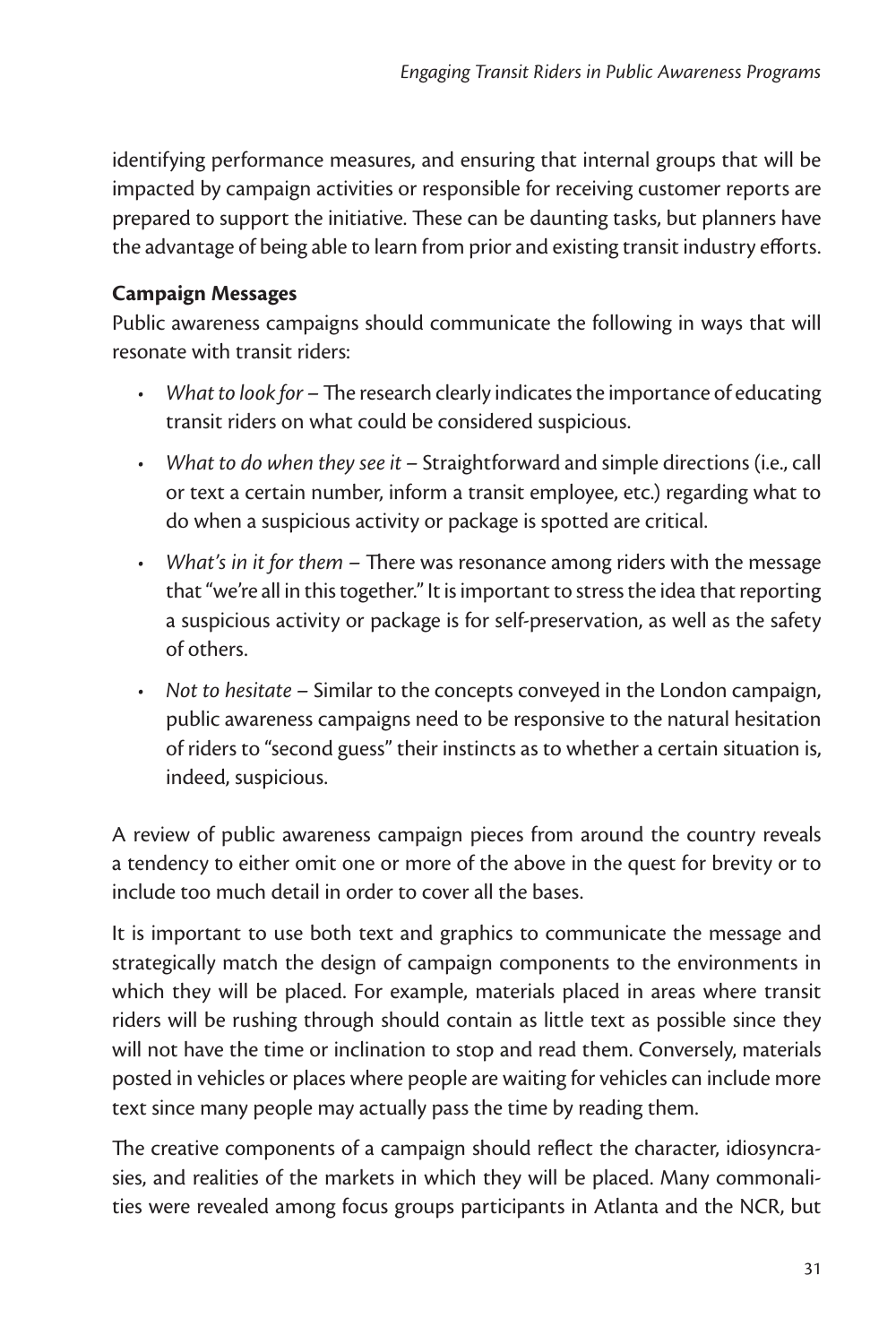reactions to sample campaign materials varied. However, some basic constructs became evident that will start the design effort off in the right direction:

- • Promote single, simple, doable behaviors one at a time.
- Remind and motivate transit riders to be vigilant; do not scare them.
- • Reflect the diversity of transit riders.
- Depict situations and scenarios that are realistic and relevant to area transit riders.
- • Provide visual examples of what to look for.
- Use color or other graphic design techniques to catch the viewer's eye.
- Limit the amount of text by communicating the message in a clear and concise manner.
- Do not overly complicate the instructions for making a report; use a single, easy-to-remember telephone number and feature it prominently in the copy.
- Encourage riders to program the telephone number for making reports into their cell phones.
- Select a limited number of themes/approaches and create different versions of it to maintain interest and reinforce the message.
- Link messages through the use of the same logo, slogan, tagline, and/or other device.

Although it can be tricky, the use of humor seemed to garner the attention of many focus group participants and was memorable. Featuring "success stories" that highlight the value of reporting to the riding public also appeared appealing. It was viewed as a way to reinforce the notion that one person can make a difference and overcome the stigma of being a "snitch."

Pre-testing different ideas or creative executions is an important step that should not be ignored. The feedback obtained will help the development team choose the most effective approaches, and more importantly, raise red flags regarding an option that could offend some people.

#### **Communication Tools**

A wide variety of communication tools is available to transmit public security awareness messages. Tables 2 and 3 summarize the research team's findings rela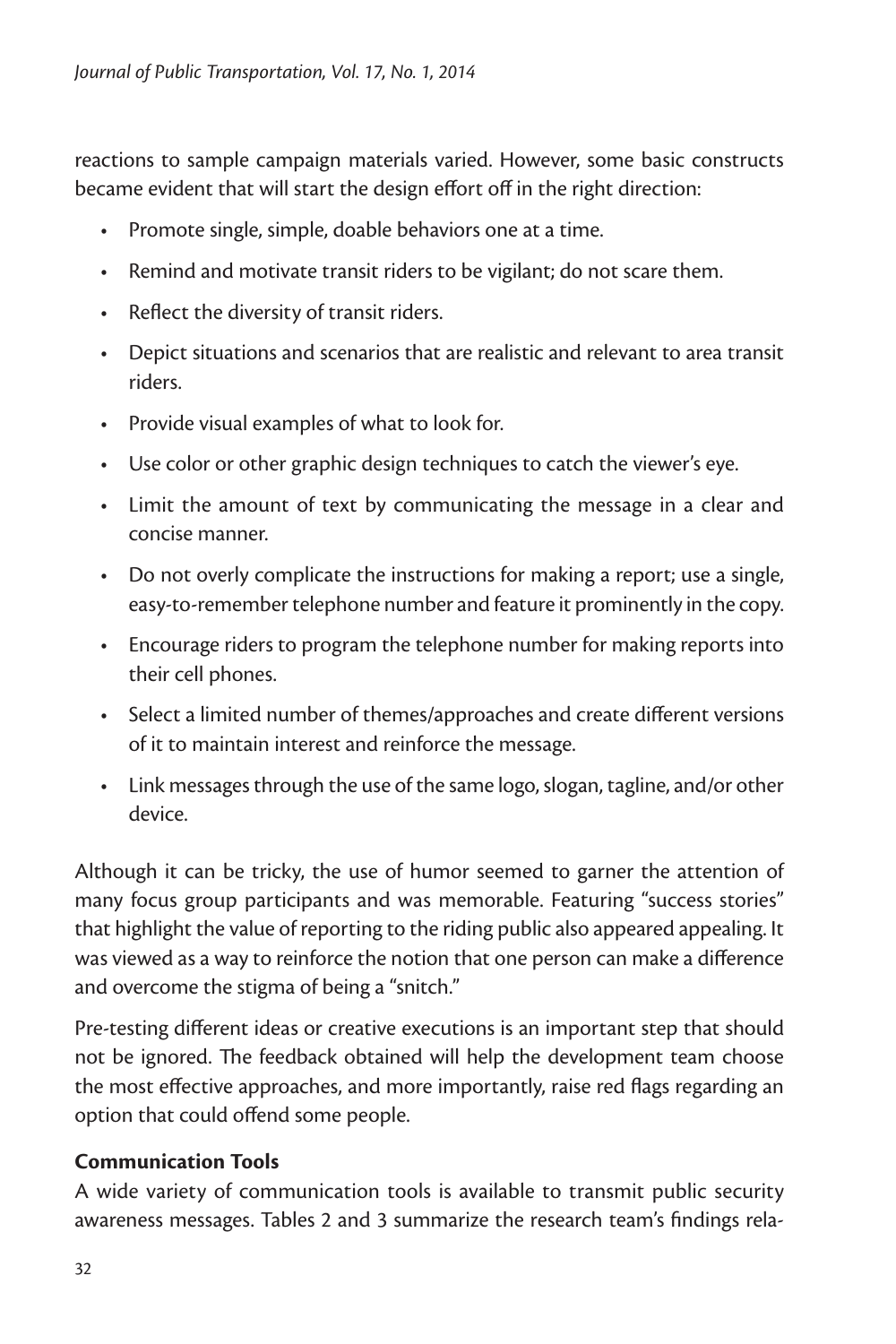tive to the communication tools available to transit agencies and the benefits and challenges associated with each. The selection of communication tools should be based on ridership demographics, organizational realities, and resource constraints. A best practice in the NCR campaign was to offer regional agencies a menu of options, allowing them to choose the communication tools that "fit" with their operations and contractual agreements regarding system advertising.

| <b>Tools</b>                                                                                                    | <b>Benefits</b>                                                                                                                                                                                     | <b>Challenges</b>                                                                                                                                                                                     |  |
|-----------------------------------------------------------------------------------------------------------------|-----------------------------------------------------------------------------------------------------------------------------------------------------------------------------------------------------|-------------------------------------------------------------------------------------------------------------------------------------------------------------------------------------------------------|--|
| Agency website                                                                                                  | Increasingly the #1 source used by<br>the public to find information about<br>public transportation. Low or no<br>incremental cost. Information can<br>be updated quickly and easily.               | Content should be updated fre-<br>quently to maintain interest.                                                                                                                                       |  |
| Existing printed<br>materials<br>(newsletters,<br>rider guides,<br>schedules.<br>transit passes,<br>fare cards) | Riders refer to these documents<br>frequently and may carry them<br>throughout their trip. Lower incre-<br>mental cost.                                                                             | Competition among a variety of<br>public information requirements for<br>limited space on materials. May be<br>produced in mass quantities, which<br>will limit ability to update easily.             |  |
| Brochures.<br>flyers, seat-drops                                                                                | Ability to provide more detailed<br>information. Can be retained for<br>future reference.                                                                                                           | Many customers will discard without<br>reading.                                                                                                                                                       |  |
| Interior vehicle<br>advertising                                                                                 | Riders more likely to read while<br>confined to vehicle. Riders can refer<br>to advertisement if they observe<br>suspicious behavior while onboard.<br>Cost-effective in reaching target<br>market. | Must be engaging to break-through<br>advertising "clutter." Depending on<br>agency's contractual arrangements,<br>advertising space may be controlled<br>by third party and limited and/or<br>costly. |  |
| <b>Exterior vehicle</b><br>advertising                                                                          | High visibility.                                                                                                                                                                                    | Depending on an agency's contrac-<br>tual arrangements, advertising space<br>may be controlled by third party and<br>limited and/or costly. More likely to<br>be viewed by non-riders.                |  |
| On-board<br>announcements                                                                                       | Low cost. Most likely to be re-<br>membered by riders if repeated<br>frequently. Very cost effective for<br>reaching transit riders.                                                                | Message content should be short<br>and varied to maintain interest.<br>Repetition may be irritating to some<br>customers.                                                                             |  |

#### Table 2. Internal Communication Tools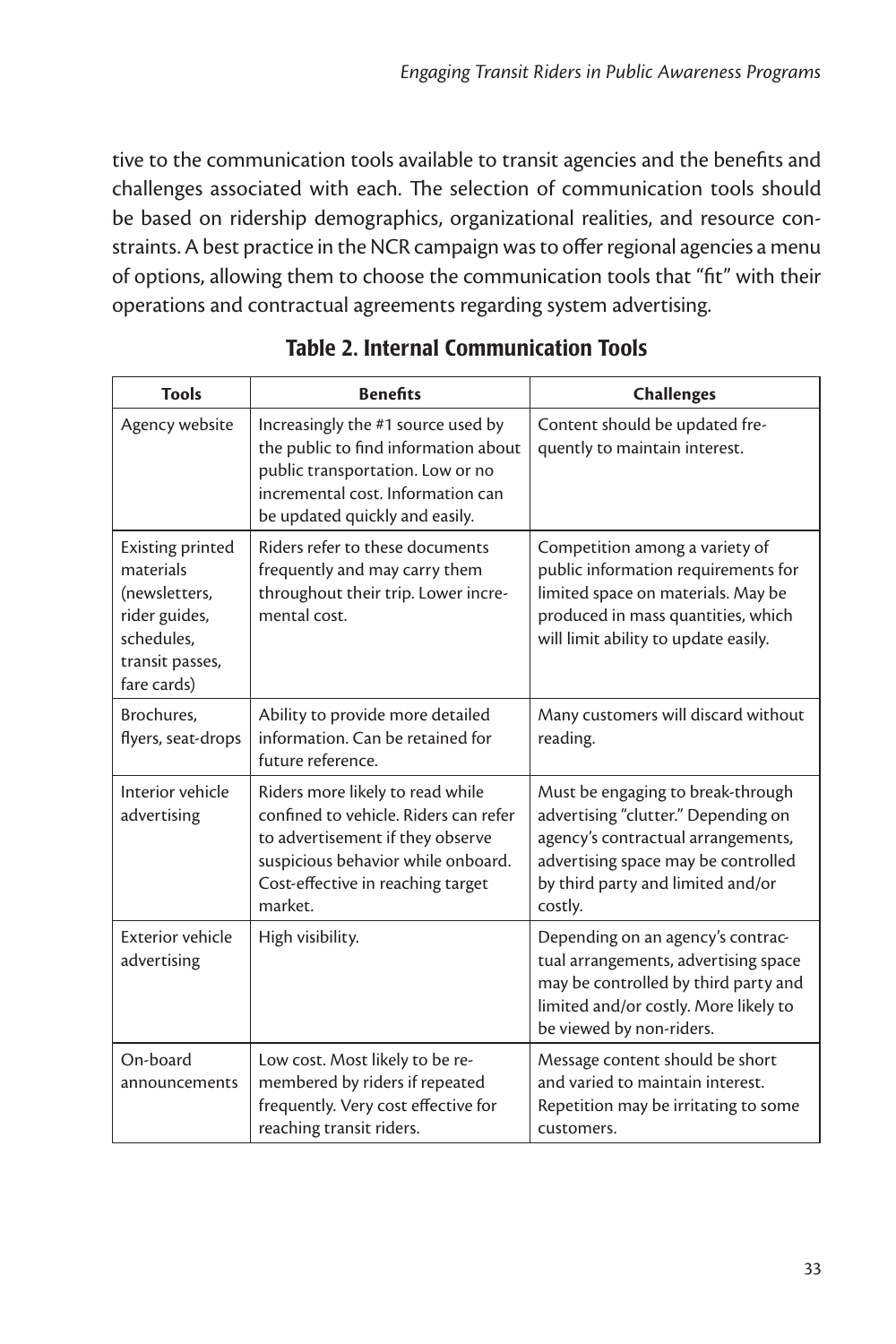| Tools                                | <b>Benefits</b>                                                                                                                                                                                                                | <b>Challenges</b>                                                                                                                                                                                                                                                                                               |
|--------------------------------------|--------------------------------------------------------------------------------------------------------------------------------------------------------------------------------------------------------------------------------|-----------------------------------------------------------------------------------------------------------------------------------------------------------------------------------------------------------------------------------------------------------------------------------------------------------------|
| In-station<br>advertising            | Cost effective in reaching target<br>market.                                                                                                                                                                                   | Depending on agency's contractual<br>arrangements, advertising space may<br>be controlled by third party and lim-<br>ited and/or costly. Must be engaging<br>to break through advertising "clutter."<br>Message content should be limited<br>as most riders will view while quickly<br>passing through station. |
| <b>Station</b><br>announcements      | Most likely to be remembered by<br>riders if repeated frequently. Very<br>cost effective for reaching transit<br>riders.                                                                                                       | Competition with other required<br>announcements. Message content<br>should be short be varied to maintain<br>interest. Repetition may be irritating<br>to some customers.                                                                                                                                      |
| Platform/bus<br>stop advertising     | Message content can be more de-<br>tailed since riders will be waiting for<br>train/bus to arrive. Riders can refer<br>to advertisement if they observe<br>something suspicious. Cost-effective<br>in reaching target market.  | Must be engaging to break through<br>advertising "clutter." Depending on an<br>agency's contractual arrangements,<br>advertising space may be controlled<br>by third party and limited and/or<br>costly.                                                                                                        |
| Variable<br>message sign<br>postings | High visibility. Very cost-effective in<br>reaching target market.                                                                                                                                                             | Limited message capability. Com-<br>petition among a variety of public<br>information requirements for limited<br>space on signs.                                                                                                                                                                               |
| <b>Station events</b>                | Personal exchange of messages is<br>impactful. Event staff can distribute<br>handouts (i.e., brochures and/or<br>promotional materials). Ability to<br>foster dialogue with customers and<br>answer questions.                 | Some riders will be resistant to engag-<br>ing with event staff because they are<br>focused on getting where they need<br>to be. Can be expensive to execute<br>depending on staffing requirements<br>and costs.                                                                                                |
| Promotional<br>items                 | Particularly appealing to some mar-<br>ket segments. Items can be selected<br>that will reinforce an overall security<br>message (i.e., flashlights, whistles)<br>or will be carried on person while<br>riding public transit. | Limited imprint space. Expensive.<br>Some may view as a waste of taxpayer<br>dollars.                                                                                                                                                                                                                           |

## Table 2. Internal Communication Tools (cont'd.)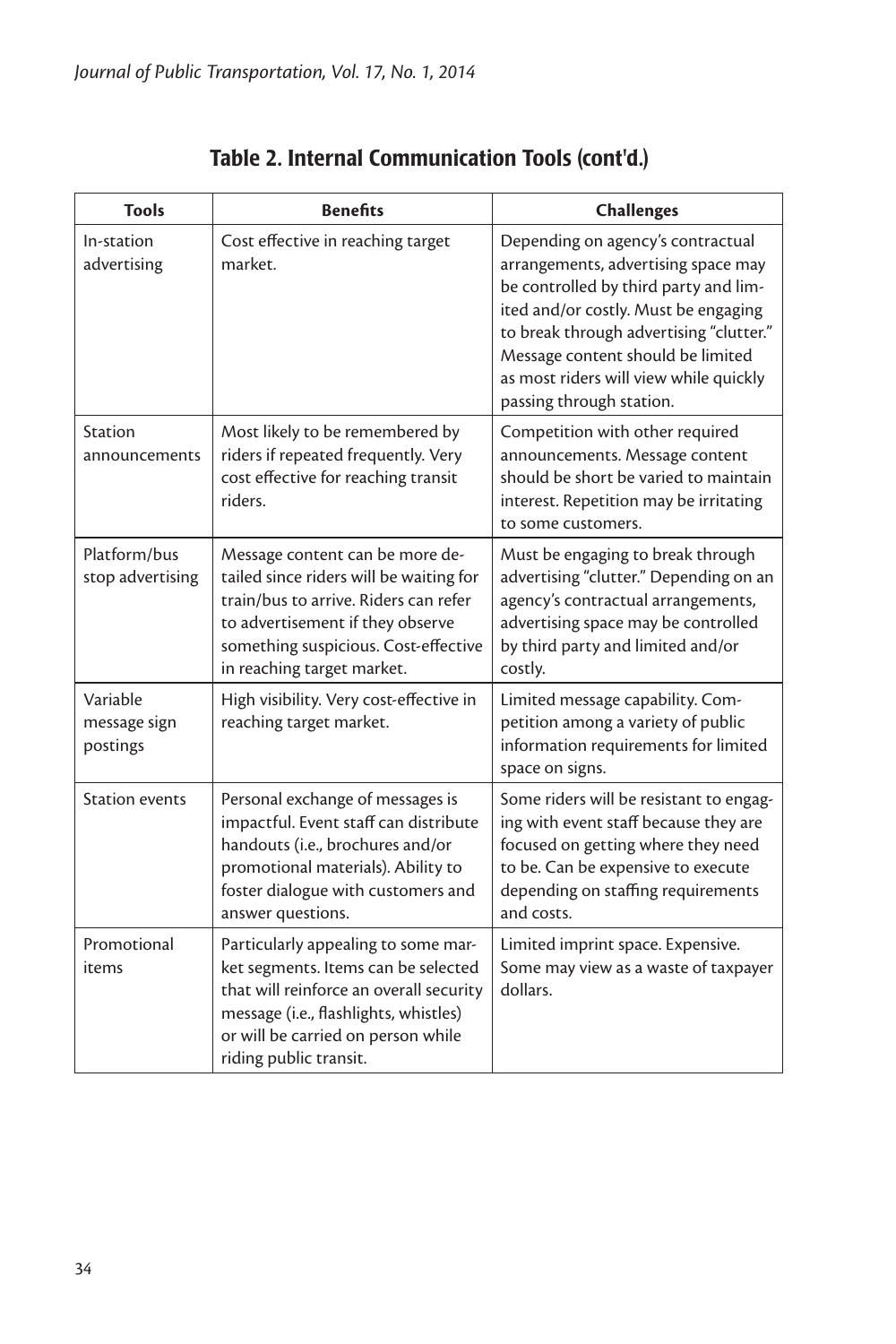| <b>Tools</b>                                                            | <b>Benefits</b>                                                                                                                                                                                                                                                                                                                                                                           | <b>Challenges</b>                                                                                                                                                                         |  |
|-------------------------------------------------------------------------|-------------------------------------------------------------------------------------------------------------------------------------------------------------------------------------------------------------------------------------------------------------------------------------------------------------------------------------------------------------------------------------------|-------------------------------------------------------------------------------------------------------------------------------------------------------------------------------------------|--|
| Press releases                                                          | Ability to provide more detailed informa-<br>tion. Can generate free media coverage.<br>Effective method for publicizing special<br>events or "success stories."                                                                                                                                                                                                                          | Media coverage not guaranteed.<br>Limited control over ultimate<br>content published.                                                                                                     |  |
| Social media<br>(e.g. Facebook,<br>Twitter)                             | Popular communications forum, especial-<br>ly for certain market segments. Informa-<br>tion can be updated quickly and easily.                                                                                                                                                                                                                                                            | Must be monitored and have<br>staff assigned to stimulate ongo-<br>ing dialogue and respond to rider<br>posts in a timely manner                                                          |  |
| Outreach<br>efforts (e.g.,<br>community<br>meetings,<br>special events) | Personal exchange of messages is impact-<br>ful. Staff can distribute handouts (i.e.<br>brochures and/or promotional materials).<br>Ability to foster relationships with key<br>market segments.                                                                                                                                                                                          | Time/labor intensive.<br>The audience may include a high<br>percentage of non-riders                                                                                                      |  |
| Print<br>advertisements                                                 | Ability to provide more detailed informa-<br>tion. Allows riders to "digest" materials at<br>their own pace.                                                                                                                                                                                                                                                                              | Expensive. Audience will include<br>a high percentage of non-riders.<br>Must be engaging to break<br>through advertising "clutter."                                                       |  |
| Radio<br>advertisements/<br>public service<br>announcements<br>(PSA's)  | Non-traditional approach that may reach<br>people who tune out messages while rid-<br>ing transit. If memorable, may stimulate<br>word-of-mouth promotion of message.<br>PSAs could be cost-effective if free or<br>reduced rate media available.                                                                                                                                         | Paid advertising is expensive.<br>Audience will include a high<br>percentage of non-riders. Must<br>be engaging to break through<br>advertising "clutter."                                |  |
| Television<br>advertisements/<br>public service<br>announcements        | Message can be communicated verbally<br>and non-verbally. Non-traditional ap-<br>proach that may reach people who tune<br>out messages while riding transit. De-<br>pending on media buy, can result in high<br>visibility of the message. If memorable,<br>may stimulate word-of-mouth promotion<br>of message. PSAs could be cost effective if<br>free or reduced rate media available. | High production costs. Paid<br>advertising is very expensive.<br>Audience will include a high<br>percentage of non-riders. Must<br>be engaging to break through<br>advertising "clutter." |  |

### Table 3. External Communication Tools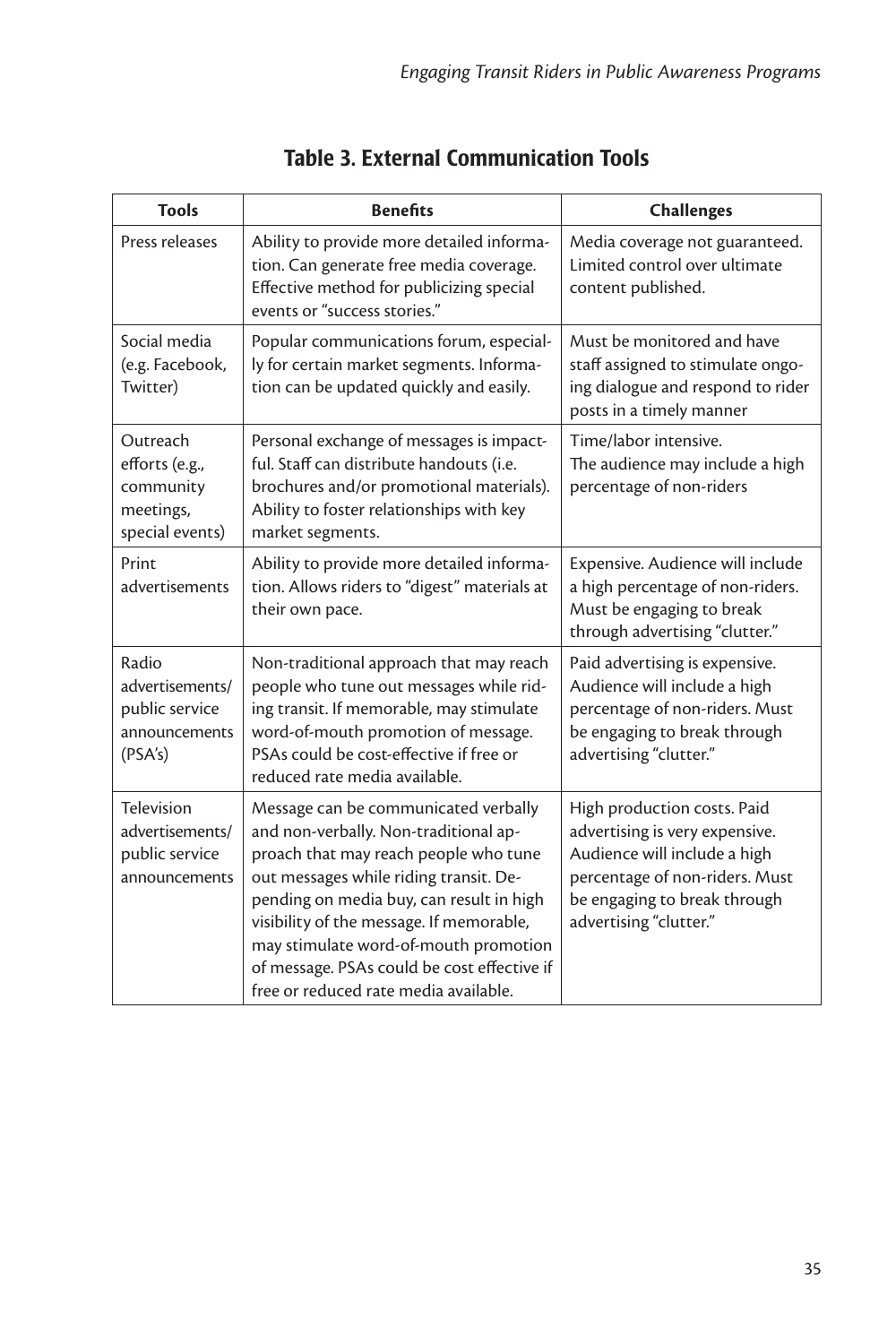| <b>Tools</b>                                                                                                   | <b>Benefits</b>                                                                                                                                                                                                                                                                                                                                                                                                                                                                                                                                                         | <b>Challenges</b>                                                                                                                                                                           |  |
|----------------------------------------------------------------------------------------------------------------|-------------------------------------------------------------------------------------------------------------------------------------------------------------------------------------------------------------------------------------------------------------------------------------------------------------------------------------------------------------------------------------------------------------------------------------------------------------------------------------------------------------------------------------------------------------------------|---------------------------------------------------------------------------------------------------------------------------------------------------------------------------------------------|--|
| Non-traditional<br>target<br>marketing (i.e.,<br>theatre adver-<br>tising, coffee<br>sleeves, cash<br>jackets) | Non-traditional approaches may reach<br>people who tune out messages while rid-<br>ing transit. Provides alternatives for short<br>reinforcement type messages such as tag<br>line/phone number printed on a coffee<br>sleeve. Conversely, options such as the-<br>atre advertising allow for a more targeted<br>approach to exposing an audience to<br>television-type advertisements. Can tar-<br>get efforts based on rider demographics<br>and/or relatively small geographic areas<br>so it can be more effective in reaching<br>riders than other external tools. | Requires research and planning<br>to maximize effectiveness. Can<br>be relatively expensive.                                                                                                |  |
| Venue<br>marketing<br>(i.e., stadium<br>advertising)                                                           | Non-traditional approach that may reach<br>people who tune out messages while<br>riding transit. Can target efforts based on<br>rider demographics to increase effective-<br>ness in reaching riders. Can be effective in<br>reaching occasional riders that use public<br>transit to get to/from special events like<br>football games, etc. Potential partnership<br>opportunities with venue management.                                                                                                                                                             | Must be engaging to break<br>through advertising "clutter." Can<br>be relatively expensive. Selection<br>of venues needs to be based on<br>ridership patterns to maximize<br>effectiveness. |  |

#### Table 3. External Communication Tools (cont'd.)

The primary audience for public security awareness programs should be regular transit riders since they are more likely to spot something out-of-the-ordinary. Therefore, internal communications tools ought to comprise the majority of the effort. Communicating with riders when they are about to choose between alternative, often competing, behaviors (i.e., being alert or tuning out, reporting something or ignoring it) is key. These "just-in-time" messages can include both primary campaign executions and simple reminders.

External tools can complement internal efforts and reach riders when they are not expecting it. However, they must be well researched and budgeted to ensure that the "media buy" is sufficient enough to be impactful on the target audience(s). The research revealed that although radio can be a viable method for targeting specific demographics, it may not effectively reach transit riders. Many riders reported that they listen primarily to the radio while driving; however, they are not in their cars for long periods of time since they use public transit.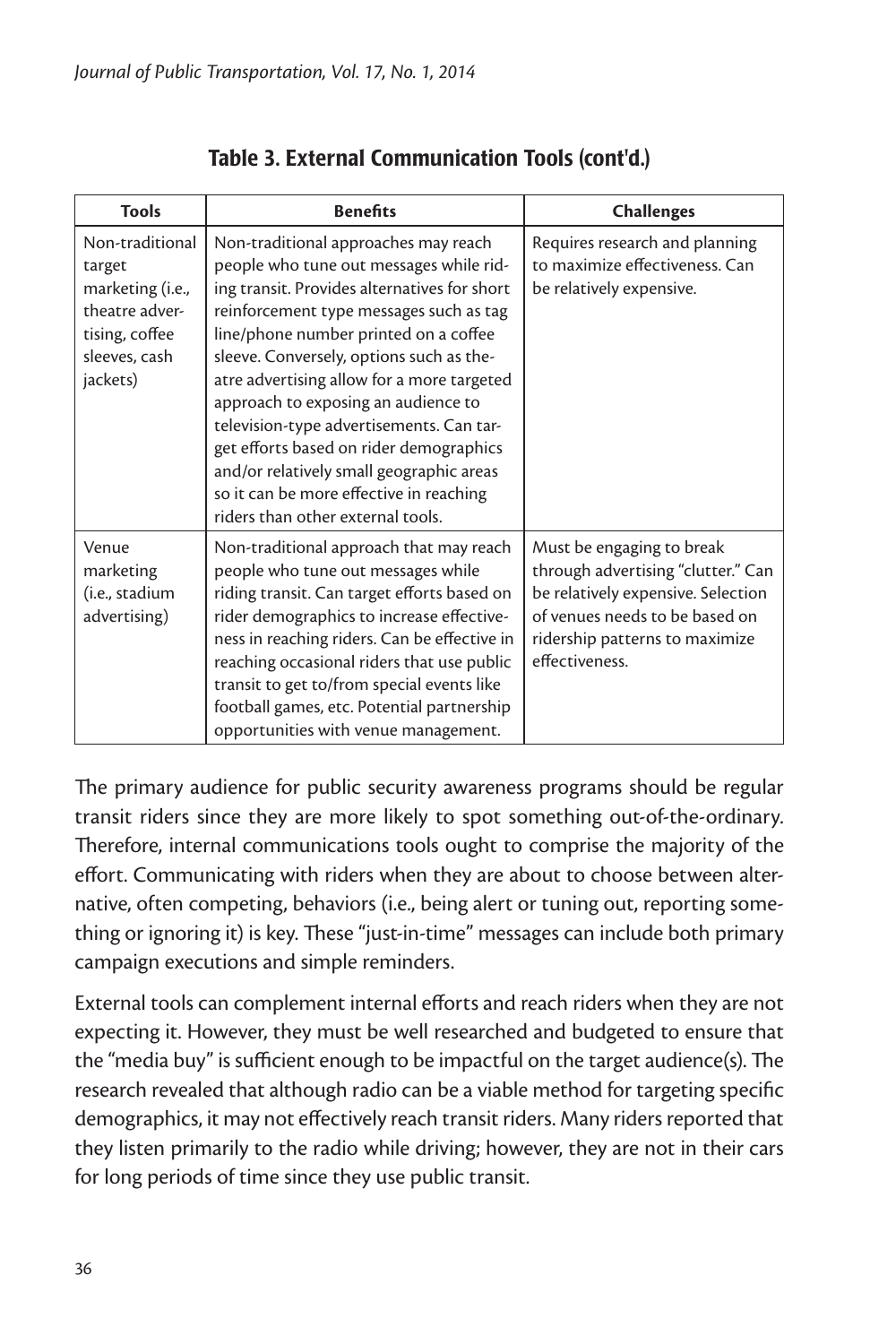Finally, although outside the scope of this research effort, a recently released Transit Cooperative Research Program (TCRP) report, "Uses of Social Media in Public Transportation," suggests that a potentially powerful tool for enhancing the effectiveness of public awareness campaigns, especially among minorities, could be social media. It cites Pew Center research in reporting that minority Americans are more likely than white Americans to believe that government use of electronic communications helps keep citizens informed. Nearly one-third of African Americans and Hispanics said it was "very important" for government agencies to post information and alerts on social networks compared to only 17 percent of white Americans (Bregman 2012). Indeed, a large percentage of focus group participants were technology savvy and indicated that they relied on their smart phones and computers to access information about public transit. Many transit agencies are experimenting with social media and weighing the benefits of various applications versus the resource requirements associated with ongoing maintenance and monitoring. The report did not include any public awareness campaign examples. However, social media's ability to connect with transit riders and measure their responses using built-in statistics or numerous free and fee-based third-party applications makes it an option worth exploring.

## Conclusion

Despite the widespread implementation of public awareness programs in the transit industry, there are little data assessing the effectiveness of these efforts. Evaluation can be a difficult and complex task, but performance measures are essential to the prudent allocation and management of available resources. Investments in identifying a baseline level of awareness and facilitating the systematic tracking of customer responses to campaign elements will yield significant returns in terms of more informed decision-making. By understanding the current level of awareness and the relative effectiveness of campaign messages and communication tools, program managers can set reasonable expectations and determine what they need to do to meet them.

It is important to understand that a public awareness campaign involves much more than developing posters and brochures. Two critical factors that influence transit riders' willingness to report are the ease at which they can make a report and their perceptions of how they will be treated by agency employees. The need for safe and reliable reporting mechanisms such as easy access to transit personnel, easy-to-dial telephone numbers, and electronic forms of communication (i.e., via text message) was repeatedly mentioned in the focus groups. In addition, partici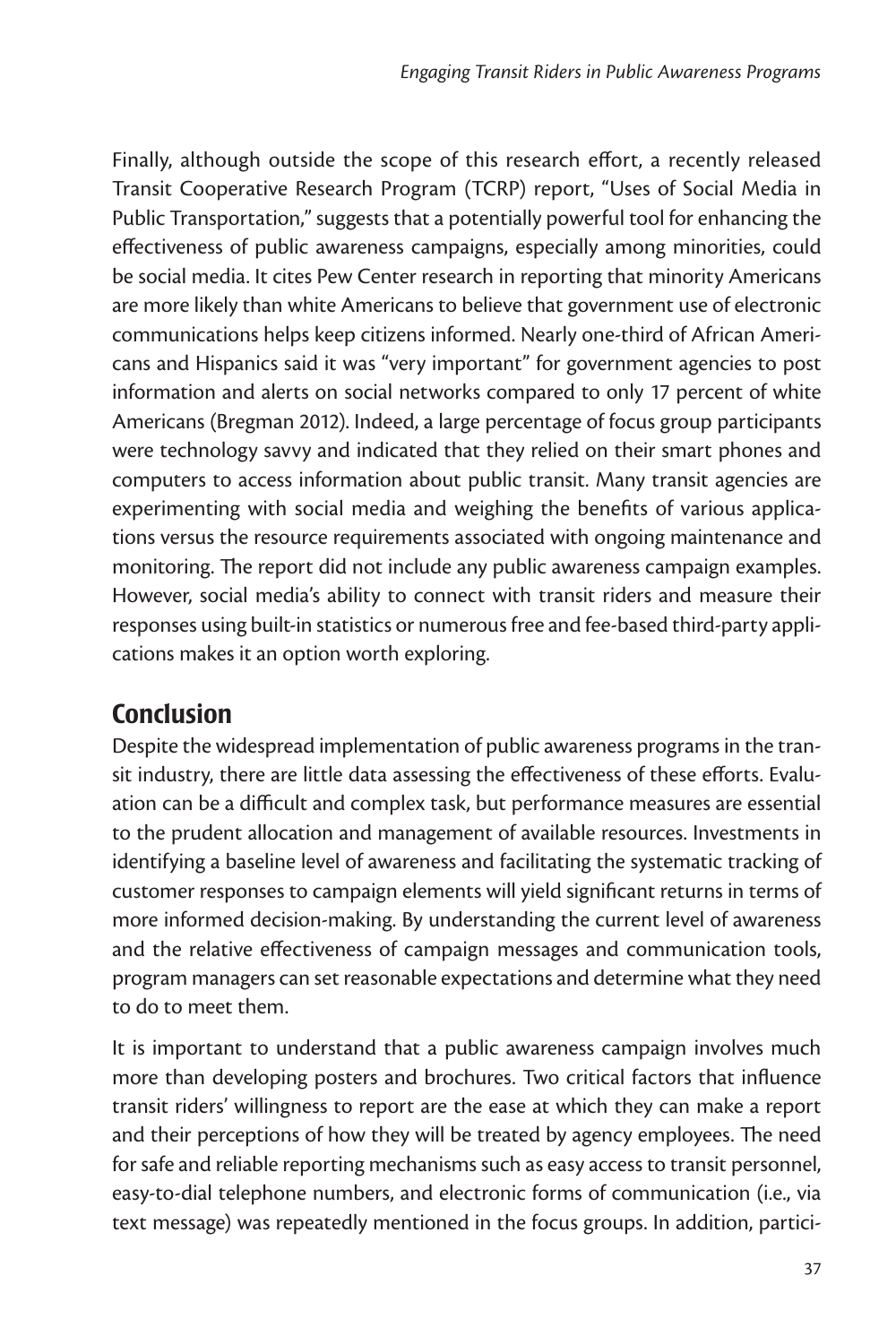pants recounted situations where they had tried to report a security concern only to receive a negative reaction from a transit employee. An implementation plan that stresses the important role employees play in the success of the initiative is needed. Specific strategies will vary by agency, but communication and training are essential components. Employees that interact with the public should be informed about what the public is being told, when, and how, as well as how to appropriately respond to customers reports with interest and respect.

Finally, ongoing research into the role of social media in promoting transit security awareness and the impact of recently implemented mobile applications that address major barriers to reporting should be pursued.

## Acknowledgments

This research was supported by the U.S. Department of Homeland Security, Science and Technology Directorate, Office of University Programs (OUP), National Transportation Security Center of Excellence (NTSCOE). Three of the seven NTS-COE institutions: Tougaloo College; the Center for Transportation Safety, Security and Risk (CTSSR) at Rutgers University; and the Mineta Transportation Institute (MTI) at San José State University participated in the research effort. In addition to the authors, the research team included Sharon Reed from Tougaloo College and Judy Shaw, Jeanne Herb, and Hank Meyer from CTSSR. We would like to thank Gia Harrigan from OUP and Ramona Stanley from the Transportation Security Administration, Transportation Sector Network Management, Mass Transit and Passenger Rail Surface Division, Office of Security Policy and Industry Engagement for supporting this work.

The research would not have been possible without the collaboration and cooperation of our industry partners including the Metropolitan Atlanta Rapid Transit Authority (MARTA), Chicago Transit Authority (CTA), Washington Metropolitan Area Transit Authority (WMATA), Maryland Transit Administration (MTA), Montgomery County Ride On, Virginia Railway Express (VRE), Fairfax Connector, Potomac and Rappahannock Transportation Commission (PRTC), and Arlington Transit (ART).

Special thanks to the 2011 NCR Public Security Awareness development team for their assistance in conducting the field research and willingness to share information, including R. Earl Lewis, Jr., Emergency Preparedness Coordinator & HLS Projects Program Manager, and Jawauna Greene, Director of Communications and Mar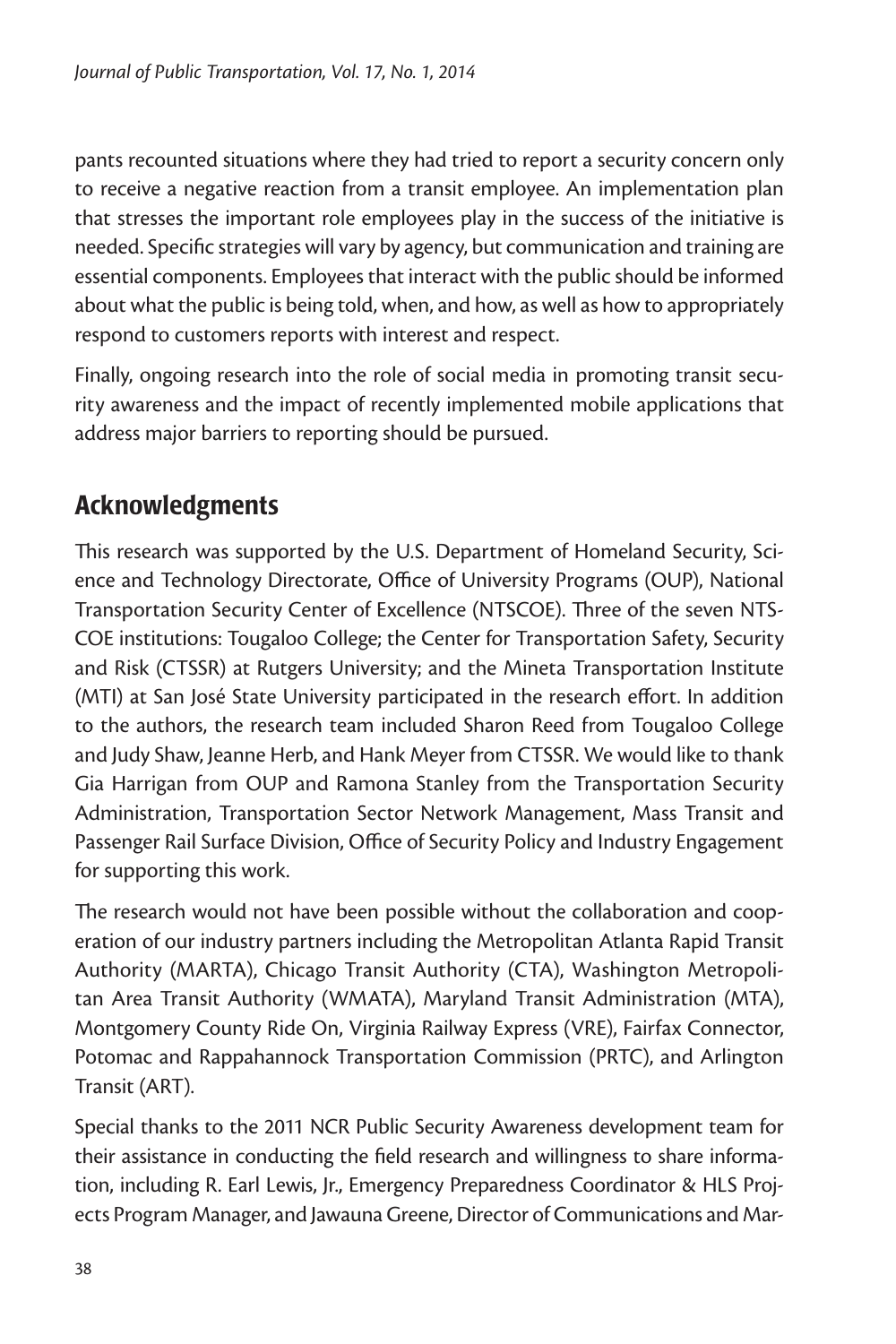keting from MTA; Wendy Emrich, President, Integrated Designs, Inc.; and Michelle Finzel, Vice President, Full Service Research, Maryland Marketing Source, Inc.

We would also like to acknowledge Dydra Virgil and Robin Salter from V&L Research and Consulting, Inc., for their expert focus group facilitation.

## **References**

- American PublicTransportation Association. 2011. Appendix B: Transit agency and urbanized area operating statistics. *Public Transportation Fact Book*, Washington, DC.
- Bregman, Susan. 2012. Uses of social media in public transportation. Washington, DC: Transportation Research Board.
- Edwards, Frances, Peter Haas, and Nina Rohlich. 2010. Exploring the effectiveness of transit security awareness campaigns in the San Francisco Bay Area. San Jose, CA: Mineta Transportation Institute.
- Greenberg, Michael, Jeanne Herb, and Henry Mayer. 2012. Review of the Maryland Transit Administration's (MTA) 2011 and 2010 customer ridership survey. Report of the Center for Transportation Safety, Security and Risk, New Brunswick, NJ.
- Haider, Renee, Sharon Reed, and Judy Shaw. 2011. Engagement of minority communities in public awareness programs, Phase I, final report. Report of the National Transportation Security Center of Excellence, Washington DC.
- Haider, Renee, Sharon Reed, and Jeanne Herb. 2012. Engagement of minority communities in public awareness programs, Phase II, final report. Report of the National Transportation Security Center of Excellence, Washington DC.
- Integrated Designs, Inc. 2011. If You See Something, Say Something™ marketing materials menu. Report for Maryland Transit Administration, Baltimore, MD.
- Jenkins, Brian Michael. 2011. Understanding terrorist threat analysis and the unique challenges of terrorism to security. San Jose, CA: Mineta Transportation Institute.
- London Metropolitan Police. 2012. It's probably nothing, but.... Accessed February 17, 2012, http://content.met.police.uk/Campaign/counterterrorismfeb2012.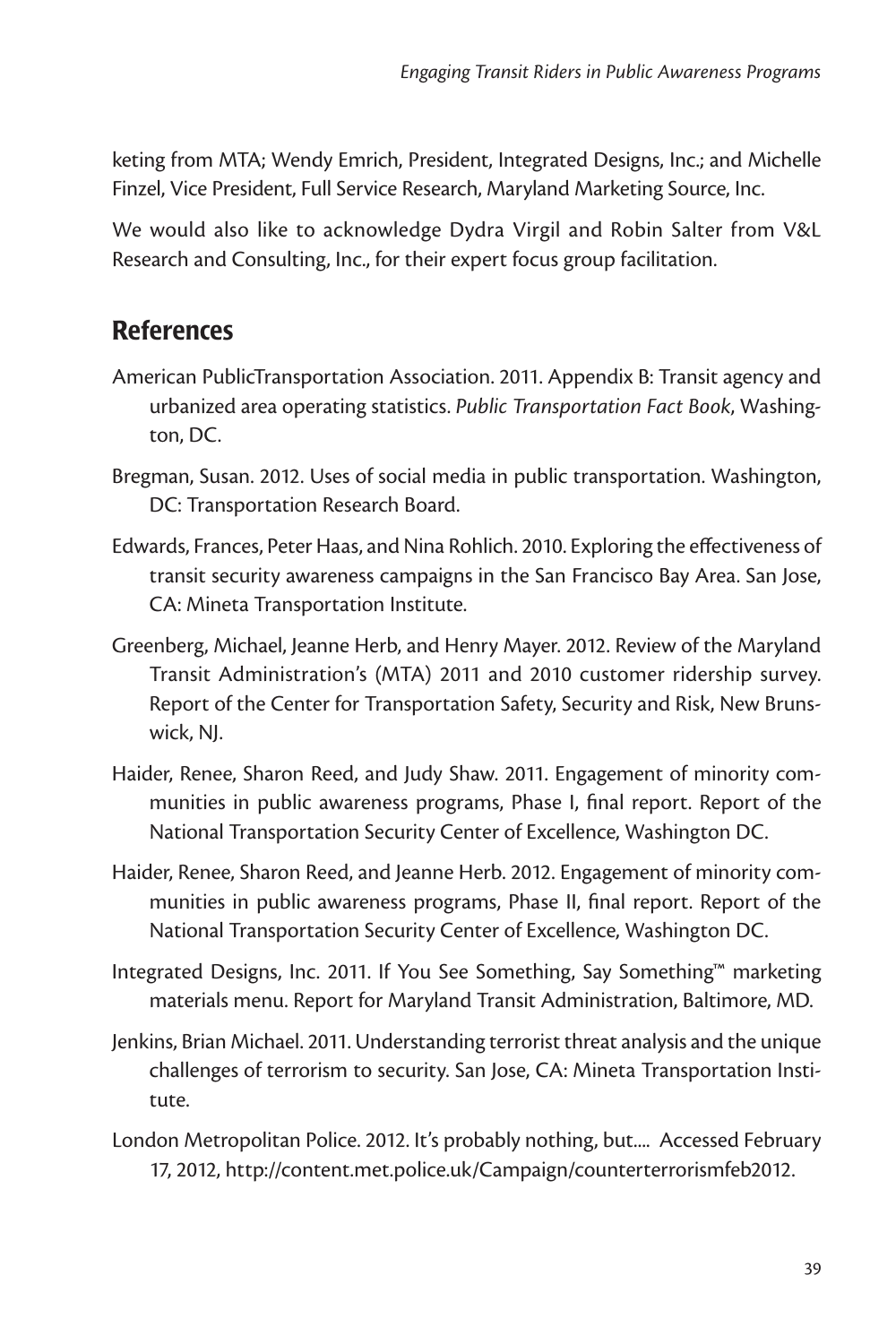- Maryland Marketing Source, Inc. 2012. Maryland Transit Administration 2011 customer ridership study. Report for Maryland Transit Administration, Baltimore, MD.
- Shaw, Judy. 2011. Security awareness campaigns: The origins of Transit Watch and If You See Something, Say Something™. Report of the Center for Transportation Safety, Security and Risk, New Brunswick, NJ.
- U.S. Department of Homeland Security. 2010. Transportation systems sectorspecific plan: An annex to the National Infrastructure Protection Plan. Washington, D.C.
- U.S. Government Accountability Office. 2010. TSA has taken actions to manage risk, improve coordination, and measure performance, but additional actions would enhance its efforts. Statement of Stephen M. Lord, Director Homeland Security and Justice Issues, Washington, DC.
- Wasserman, Robert. 2010. Guidance for building communities of trust. Washington, DC: U.S. Department of Justice, Office of Community Oriented Policing Services.

## About the Authors

**Renee Haider** (*reohaider@gmail.com*) is a Research Associate for the Mineta Transportation Institute at San Jose State University, California. She conducts research projects on safety and security in the surface transportation sector focusing on the application of results to practice. Prior to joining MTI, she served as an Associate Director of the National Transit Institute (NTI) at Rutgers University. She has developed, directed, and managed a wide range of transportation training programs targeted at transit management, professional trainers, and front-line employees. She has served as a project manager or key team member on an array of research and training projects for FTA, FMCSA, FHWA, TCRP, NCHRP, and TSA and worked with several University Transportation Centers to jointly develop and deliver training programs. In addition, she has consulted with transit organizations across the U.S. and Canada to customize programs to meet their unique needs.

**Eduardo Martinez** (*emartinez@tougaloo.edu*) holds a Jurist Doctorate and has been actively practicing law for more than 20 years in corporate and public law. He is licensed to practice law before all state and federal courts in Mississippi, the Court of Appeals for the Fifth Circuit, and the U.S. Supreme Court. In addition, he has been